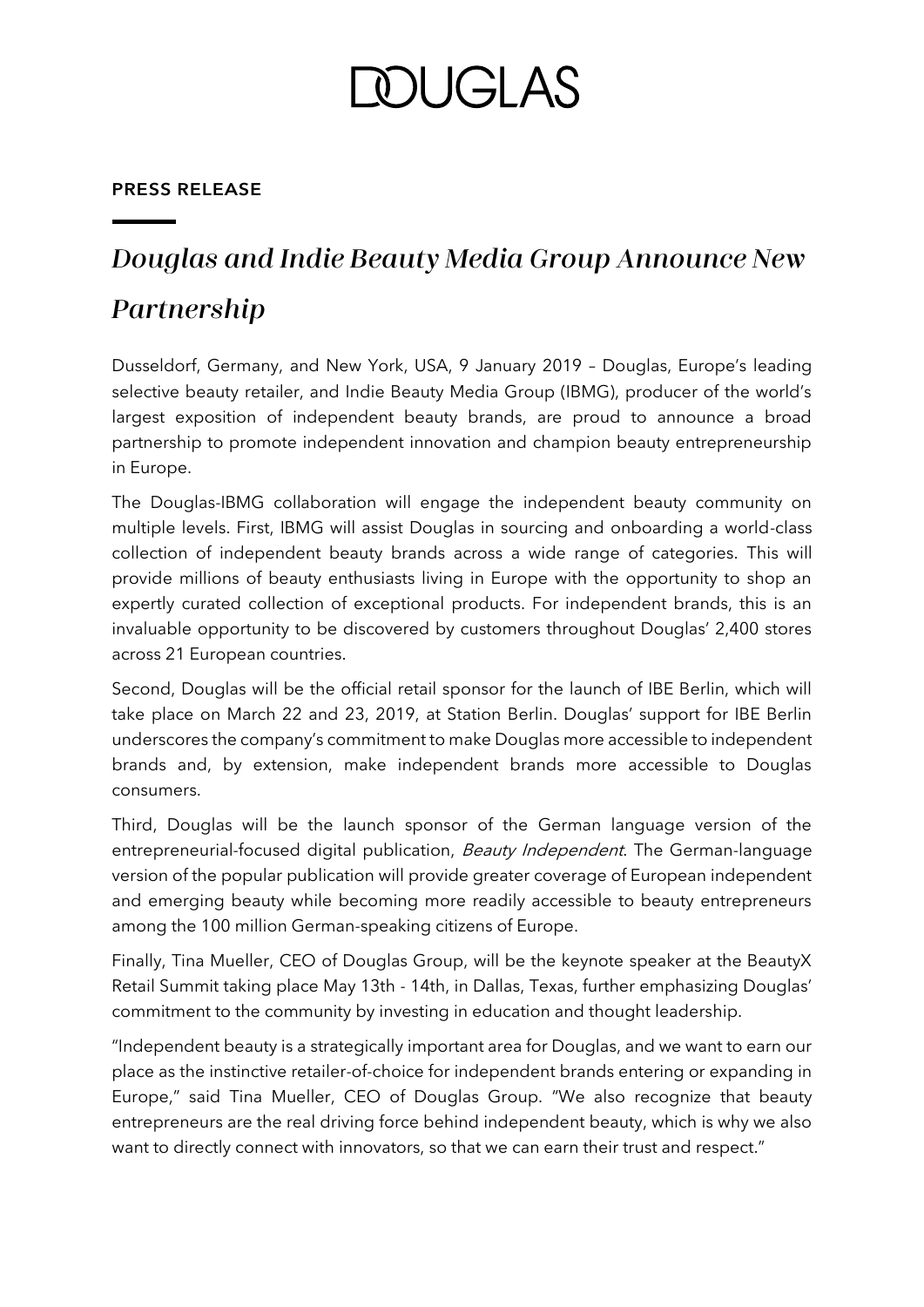# **DOUGLAS**

Christoph Honnefelder, EVP Assortment & Purchasing at Douglas, added, "Through this partnership, we gain access to the latest independent innovations via IBMG's trade shows and a channel to beauty entrepreneurs via IBMG's content platform. Finally, operationally, we will leverage IBMG's retail advisory services to source and onboard brands quickly and in meaningful quantities."

Nader Naeymi-Rad, co-founder of IBMG added, "Independent beauty is about beauty entrepreneurs who are tirelessly pushing the boundaries of innovation to address unmet needs and delight consumers. By partnering with Douglas — a recognized leader in beauty retailing and a company with a well-established track record of bringing new innovations to market — we will be able to assist many more entrepreneurs in Europe while opening a substantial new area of opportunity for all beauty entrepreneurs."

Douglas is IBMG's second retail partnership in Europe and fourth overall. IBMG's other retail partnerships include Neiman Marcus, Feelunique, and Brooklyn-based Shen Beauty.

#### **ABOUT DOUGLAS:**

Douglas is one of the leading retailers in the European beauty industry with about 2,400 stores and fast-growing online shops in 21 European countries. In the financial year 2017/18, the company generated sales of 3.3 billion euros. Every day, around 20,000 dedicated beauty advisors strive to make their customers more beautiful and thus happier. Douglas has a portfolio of some 38,000 highquality products in the areas of perfumery, decorative cosmetics and skincare. Providing excellent consultation and a range of unique services, Douglas is one of the leading companies in the beauty market – both online and in stores.

#doitforyou

#### **ABOUT INDIE BEAUTY MEDIA GROUP (IBMG):**

IBMG's mission is to recognize, showcase and celebrate independent beauty brands and to support the growth and success of the entrepreneurs behind them. IBMG produces the Indie Beauty Expo (IBE). IBE is the largest professionally-curated international exposition of independent beauty brands. IBE is presented in five strategic international retail markets: New York, Los Angeles, Dallas, London and Berlin. IBMG has also launched a range of services to better support beauty entrepreneurs on their path to success, including BeautyX Summits focused on education and networking, Beauty Independent news and knowledge and Retail Advisory services.